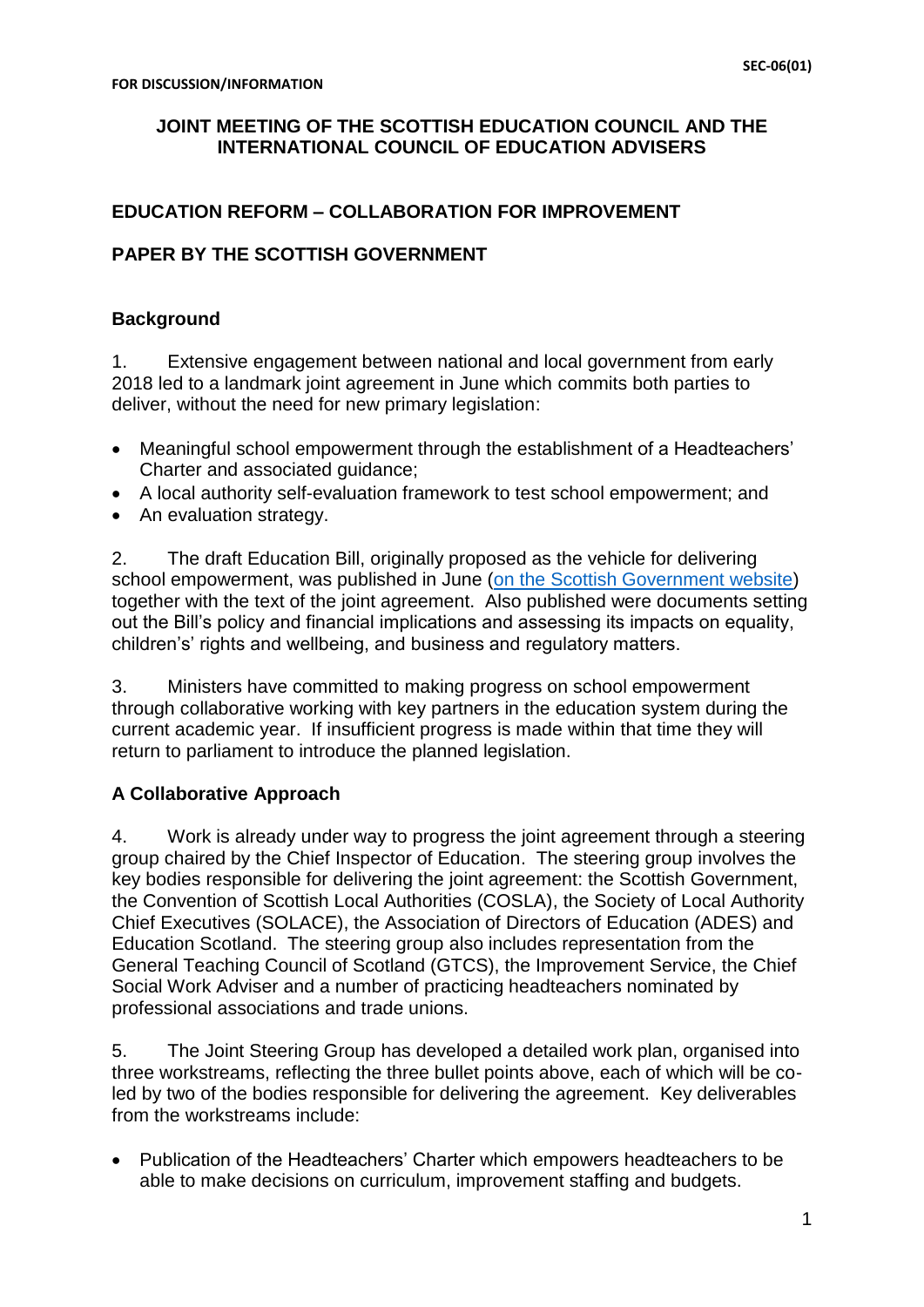Guidance to support this empowerment of schools will be co-produced between the Scottish Government, local government and teacher and headteacher organisations.

- Enhanced high quality professional learning opportunities designed to maximize the improvement that can be delivered with empowerment. This will be provided for headteachers but also for business managers and middle leaders in schools, recognising the key role they have in supporting headteachers to fulfill a more empowered role.
- A self-evaluation framework which will allow local authorities to test the current level of empowerment within their schools.
- An evaluation strategy to enable consideration to be given to whether significant progress has been made over this academic year. Sources of evidence will include: school inspections, local authority inspections and three thematic inspections by education Scotland of readiness for empowerment, curriculum leadership and parent and pupil participation in schools.

## **Wider Programme of Improvements**

6. Six Regional Improvement Collaboratives (RICs) have been established and have developed regional improvement plans along with associated resource requests. These are currently being assessed with funding allocations expected to be confirmed by the end of September. We expect RIC capacity for deepening and strengthening collaborative working, and for supporting schools in improving outcomes for pupils, to develop during the next academic year.

7. Progress is also being made on the development of different career pathways for teachers. The independent panel tasked with this, chaired by Moyra Boland (Deputy Head at the School of Education, University of Glasgow) has agreed to expand its remit to consider new leadership opportunities and roles for teachers and the creation of new leadership roles for Headteachers in and beyond the school. The Panel (which includes representation from Education Scotland, ADES, SOLACE, the Society for Personnel and Development (SPDS), teacher professional associations and COSLA) will make its recommendations to the tripartite Scottish Negotiating Committee for Teachers (SNCT) by the end of the year. SNCT is the national forum in which matters relating to teachers' pay and conditions of employment are agreed.

8. New guidance and training is being developed under a comprehensive National Action Plan (co-produced with parent organisations) to support parental involvement, parental engagement, learning at home and family learning.

9. A Scottish Learner Panel is being established to enable young people themselves to shape improvements to pupil voice and participation.

#### **10. Issues which members of the ICEA and SEC may wish to consider:**

 **How might Scottish Ministers ensure that empowerment of headteachers as leaders of learning and teaching enhances collaboration in the education system rather than creating isolation at school level?**